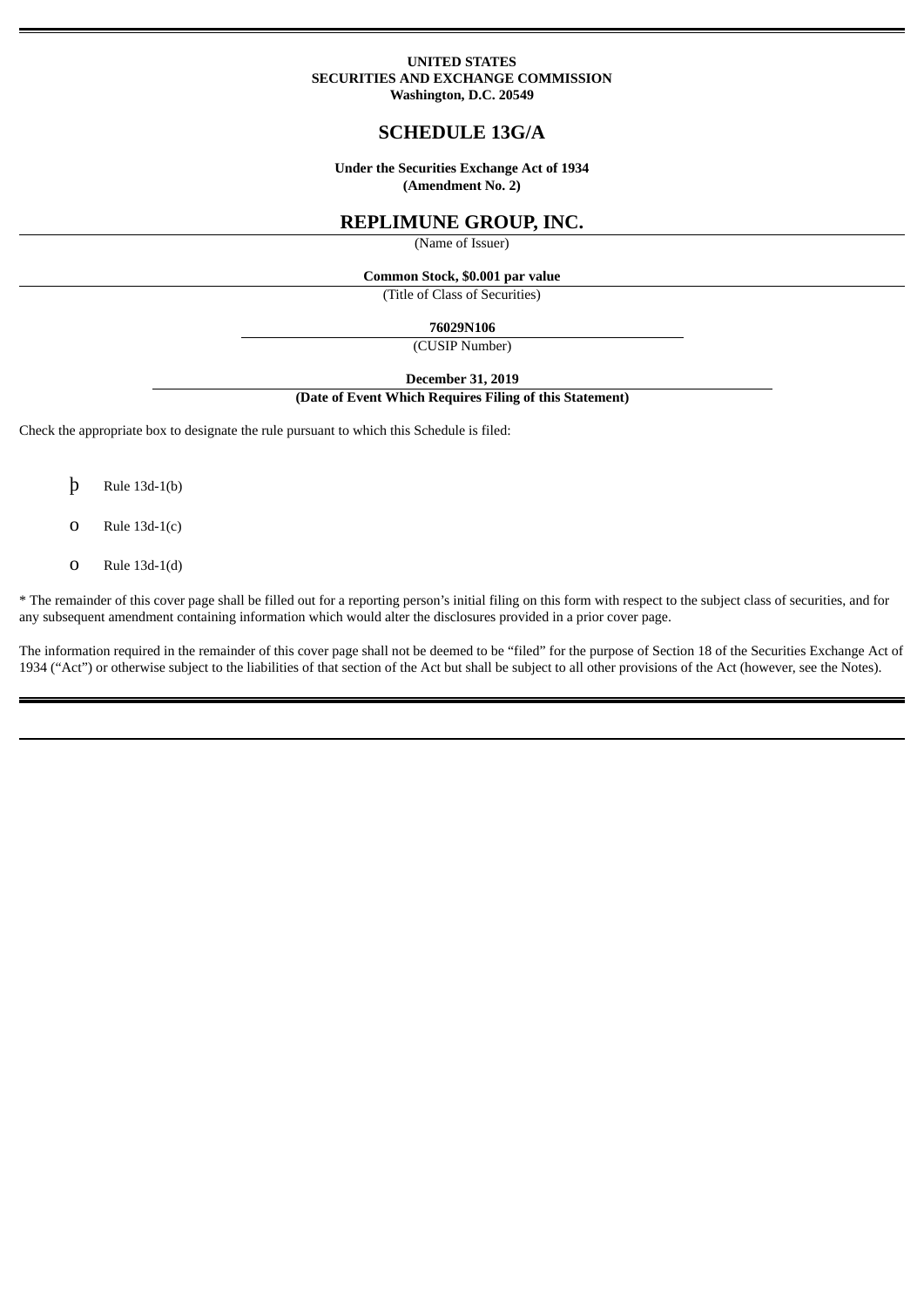#### **CUSIP No. 76029N106**

| $\mathbf{1}$                                                                               | <b>COOH TW. TOULDITIOU</b><br>NAME OF REPORTING PERSON                              |                |                                 |  |  |  |
|--------------------------------------------------------------------------------------------|-------------------------------------------------------------------------------------|----------------|---------------------------------|--|--|--|
|                                                                                            | <b>Redmile Group, LLC</b>                                                           |                |                                 |  |  |  |
| $\overline{2}$                                                                             | CHECK THE APPROPRIATE BOX IF A MEMBER OF A GROUP (SEE INSTRUCTIONS)                 |                |                                 |  |  |  |
|                                                                                            | $(A)$ $\square$                                                                     |                |                                 |  |  |  |
|                                                                                            | $(B)$ $\square$                                                                     |                |                                 |  |  |  |
| $\overline{\mathbf{3}}$                                                                    | <b>SEC USE ONLY</b>                                                                 |                |                                 |  |  |  |
| $\boldsymbol{4}$                                                                           | CITIZENSHIP OR PLACE OF ORGANIZATION                                                |                |                                 |  |  |  |
|                                                                                            | <b>Delaware</b>                                                                     |                |                                 |  |  |  |
|                                                                                            |                                                                                     | 5              | <b>SOLE VOTING POWER</b>        |  |  |  |
| <b>NUMBER OF</b><br><b>SHARES</b><br><b>BENEFICIALLY</b><br><b>OWNED BY</b><br><b>EACH</b> |                                                                                     |                | $\bf{0}$                        |  |  |  |
|                                                                                            |                                                                                     | 6              | <b>SHARED VOTING POWER</b>      |  |  |  |
|                                                                                            |                                                                                     |                | $3,621,635$ <sup>(1)</sup>      |  |  |  |
|                                                                                            |                                                                                     |                |                                 |  |  |  |
| <b>REPORTING</b><br>PERSON WITH                                                            |                                                                                     | $\overline{7}$ | <b>SOLE DISPOSITIVE POWER</b>   |  |  |  |
|                                                                                            |                                                                                     |                | $\bf{0}$                        |  |  |  |
|                                                                                            |                                                                                     | 8              | <b>SHARED DISPOSITIVE POWER</b> |  |  |  |
|                                                                                            |                                                                                     |                | $3,621,635$ <sup>(1)</sup>      |  |  |  |
| $\overline{9}$                                                                             | AGGREGATE AMOUNT BENEFICIALLY OWNED BY EACH REPORTING PERSON                        |                |                                 |  |  |  |
|                                                                                            | $3,621,635$ <sup>(1)</sup>                                                          |                |                                 |  |  |  |
|                                                                                            |                                                                                     |                |                                 |  |  |  |
| <b>10</b>                                                                                  | CHECK IF THE AGGREGATE AMOUNT IN ROW (9) EXCLUDES CERTAIN SHARES (SEE INSTRUCTIONS) |                |                                 |  |  |  |
| 11                                                                                         | PERCENT OF CLASS REPRESENTED BY AMOUNT IN ROW (9)                                   |                |                                 |  |  |  |
|                                                                                            | $9.9\%^{(2)}$                                                                       |                |                                 |  |  |  |
|                                                                                            |                                                                                     |                |                                 |  |  |  |
| 12                                                                                         | TYPE OF REPORTING PERSON (SEE INSTRUCTIONS)                                         |                |                                 |  |  |  |
|                                                                                            | <b>IA, OO</b>                                                                       |                |                                 |  |  |  |

 $<sup>(1)</sup>$  Redmile Group, LLC's beneficial ownership of the Issuer's common stock ("Common Stock") is comprised of 2,766,407 shares of Common Stock owned</sup> by certain private investment vehicles and/or separately managed accounts managed by Redmile Group, LLC, which shares of Common Stock may be deemed beneficially owned by Redmile Group, LLC as investment manager of such private investment vehicles and/or separately managed accounts. The reported securities may also be deemed beneficially owned by Jeremy C. Green as the principal of Redmile Group, LLC. Redmile Group, LLC and Mr. Green each disclaim beneficial ownership of these shares, except to the extent of its or his pecuniary interest in such shares, if any. Subject to the Beneficial Ownership Blocker (as defined below), Redmile Group, LLC may also be deemed to beneficially own 2,200,000 shares of Common Stock issuable upon exercise of certain Warrants to Purchase Common Stock (the "Warrants"). Pursuant to the terms of the Warrants, the Issuer may not effect any exercise of any Warrant, and a holder of a Warrant does not have the right to exercise any portion of the Warrant held by such holder, to the extent that, after giving effect to the attempted exercise set forth in a notice of exercise, such holder, together with such holder's affiliates and any other person whose beneficial ownership of Common Stock would be aggregated with such holder's for the purposes of Section 13(d) of the Securities Exchange Act of 1934, as amended (the "Exchange Act"), and the applicable regulations of the Securities and Exchange Commission (the "SEC"), including any "group" of which such holder is a member, would beneficially own a number of shares of Common Stock in excess of the Beneficial Ownership Limitation (the "Beneficial Ownership Blocker"). The "Beneficial Ownership Limitation" is 9.99% of the shares of Common Stock then issued and outstanding, which percentage may be changed at a holder's election upon 61 days' notice to the Issuer. The 3,621,635 shares of Common Stock reported as beneficially owned by Redmile Group, LLC in this Schedule 13G represents 9.99% of the outstanding shares of Common Stock (calculated in accordance with footnote (2) below).

(2) Percentage based on: (i) 35,397,377 shares of Common Stock outstanding after the Issuer's public offering on November 14, 2019, as disclosed in the Issuer's final prospectus supplement filed with the Securities and Exchange Commission pursuant to Rule 424(b) under the Securities Act, as amended, on November 18, 2019 (the "Final Prospectus Supplement"), plus (ii) 855,228 shares of Common Stock issuable upon exercise of certain of the Warrants, which, due to the Beneficial Ownership Limitation, is the maximum number of shares that could be issued upon exercise of the Warrants after the Issuer's public offering on November 14, 2019.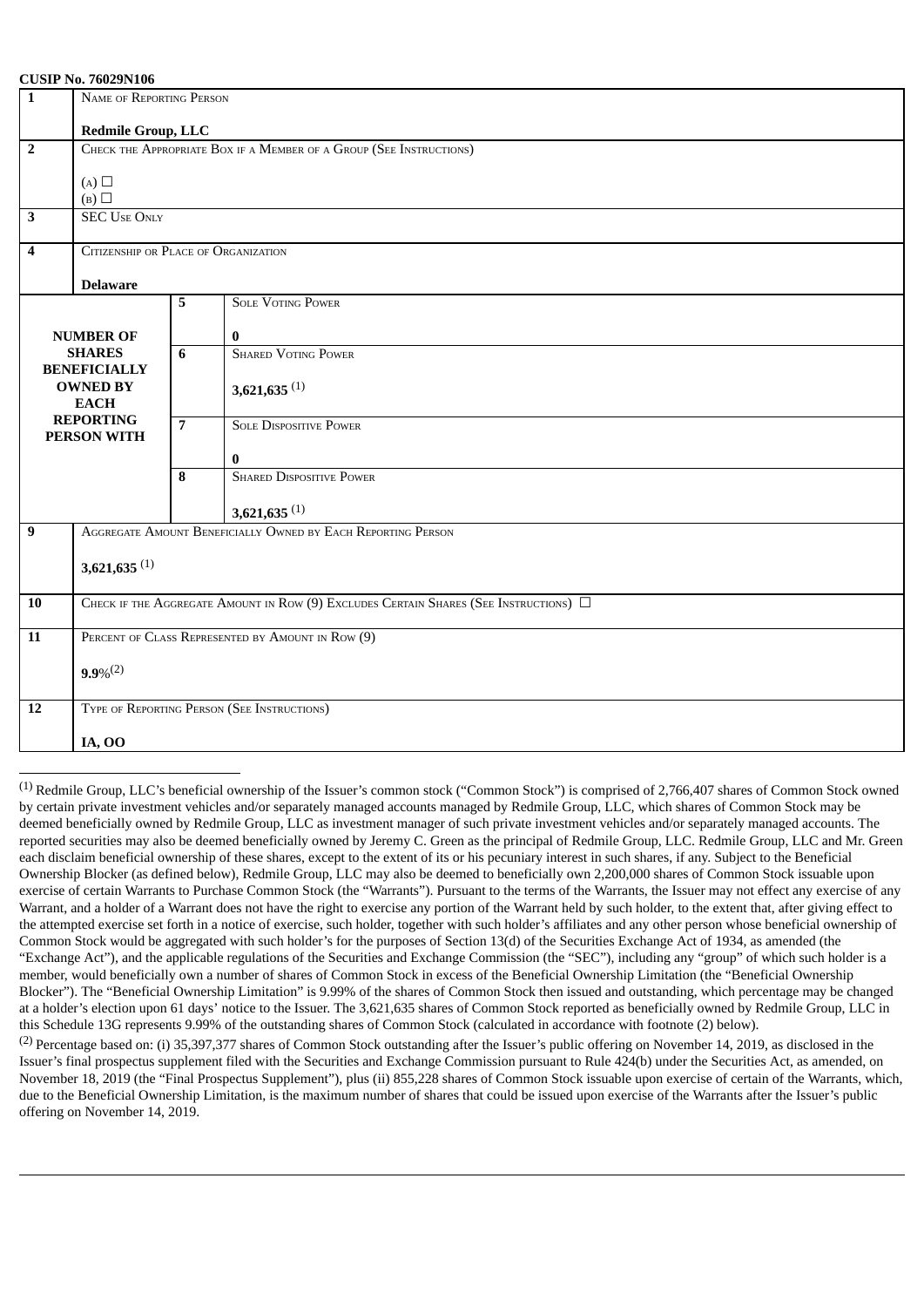#### **CUSIP No. 76029N106**

| $\overline{1}$<br>NAME OF REPORTING PERSON                                                                                           |                                                                                            |                |                                             |  |  |  |
|--------------------------------------------------------------------------------------------------------------------------------------|--------------------------------------------------------------------------------------------|----------------|---------------------------------------------|--|--|--|
|                                                                                                                                      | Jeremy C. Green                                                                            |                |                                             |  |  |  |
| $\overline{2}$                                                                                                                       | CHECK THE APPROPRIATE BOX IF A MEMBER OF A GROUP (SEE INSTRUCTIONS)                        |                |                                             |  |  |  |
|                                                                                                                                      | (A)<br>(B)                                                                                 |                |                                             |  |  |  |
| $\overline{\mathbf{3}}$                                                                                                              | <b>SEC USE ONLY</b>                                                                        |                |                                             |  |  |  |
| $\overline{4}$                                                                                                                       | CITIZENSHIP OR PLACE OF ORGANIZATION                                                       |                |                                             |  |  |  |
|                                                                                                                                      | <b>United Kingdom</b>                                                                      |                |                                             |  |  |  |
|                                                                                                                                      |                                                                                            | 5              | <b>SOLE VOTING POWER</b>                    |  |  |  |
| <b>NUMBER OF</b><br><b>SHARES</b><br><b>BENEFICIALLY</b><br><b>OWNED BY</b><br><b>EACH</b><br><b>REPORTING</b><br><b>PERSON WITH</b> |                                                                                            |                | $\bf{0}$                                    |  |  |  |
|                                                                                                                                      |                                                                                            | 6              | <b>SHARED VOTING POWER</b>                  |  |  |  |
|                                                                                                                                      |                                                                                            |                | $3,621,635$ <sup>(3)</sup>                  |  |  |  |
|                                                                                                                                      |                                                                                            | $\overline{7}$ | <b>SOLE DISPOSITIVE POWER</b>               |  |  |  |
|                                                                                                                                      |                                                                                            | 8              | $\bf{0}$<br><b>SHARED DISPOSITIVE POWER</b> |  |  |  |
|                                                                                                                                      |                                                                                            |                |                                             |  |  |  |
|                                                                                                                                      |                                                                                            |                | $3,621,635$ <sup>(3)</sup>                  |  |  |  |
| $\boldsymbol{9}$                                                                                                                     | AGGREGATE AMOUNT BENEFICIALLY OWNED BY EACH REPORTING PERSON                               |                |                                             |  |  |  |
|                                                                                                                                      | $3,621,635$ <sup>(3)</sup>                                                                 |                |                                             |  |  |  |
|                                                                                                                                      |                                                                                            |                |                                             |  |  |  |
| 10                                                                                                                                   | CHECK IF THE AGGREGATE AMOUNT IN ROW (9) EXCLUDES CERTAIN SHARES (SEE INSTRUCTIONS) $\Box$ |                |                                             |  |  |  |
| 11                                                                                                                                   | PERCENT OF CLASS REPRESENTED BY AMOUNT IN ROW (9)                                          |                |                                             |  |  |  |
|                                                                                                                                      | $9.9\%^{(4)}$                                                                              |                |                                             |  |  |  |
| 12                                                                                                                                   | TYPE OF REPORTING PERSON (SEE INSTRUCTIONS)                                                |                |                                             |  |  |  |
|                                                                                                                                      | IN, HC                                                                                     |                |                                             |  |  |  |

(3) Jeremy C. Green's beneficial ownership of Common Stock is comprised of 2,766,407 shares of Common Stock owned by certain private investment vehicles and/or separately managed accounts managed by Redmile Group, LLC, which shares of Common Stock may be deemed beneficially owned by Redmile Group, LLC as investment manager of such private investment vehicles and/or separately managed accounts. The reported securities may also be deemed beneficially owned by Jeremy C. Green as the principal of Redmile Group, LLC. Redmile Group, LLC and Mr. Green each disclaim beneficial ownership of these shares, except to the extent of its or his pecuniary interest in such shares, if any. Subject to the Beneficial Ownership Blocker, Mr. Green may also be deemed to beneficially own 2,200,000 shares of Common Stock issuable upon exercise of the Warrants. Pursuant to the terms of the Warrants, the Issuer may not effect any exercise of any Warrant, and a holder of a Warrant does not have the right to exercise any portion of the Warrant held by such holder, if the Beneficial Ownership Blocker applies. The 3,621,635 shares of Common Stock reported as beneficially owned by Redmile Group, LLC in this Schedule 13G represents 9.99% of the outstanding shares of Common Stock (calculated in accordance with footnote (4) below).

 $<sup>(4)</sup>$  Percentage based on: (i) 35,397,377 shares of Common Stock outstanding after the Issuer's public offering on November 14, 2019, as disclosed in the</sup> Final Prospectus Supplement, plus (ii) 855,228 shares of Common Stock issuable upon exercise of certain of the Warrants, which, due to the Beneficial Ownership Limitation, is the maximum number of shares that could be issued upon exercise of the Warrants after the Issuer's public offering on November 14, 2019.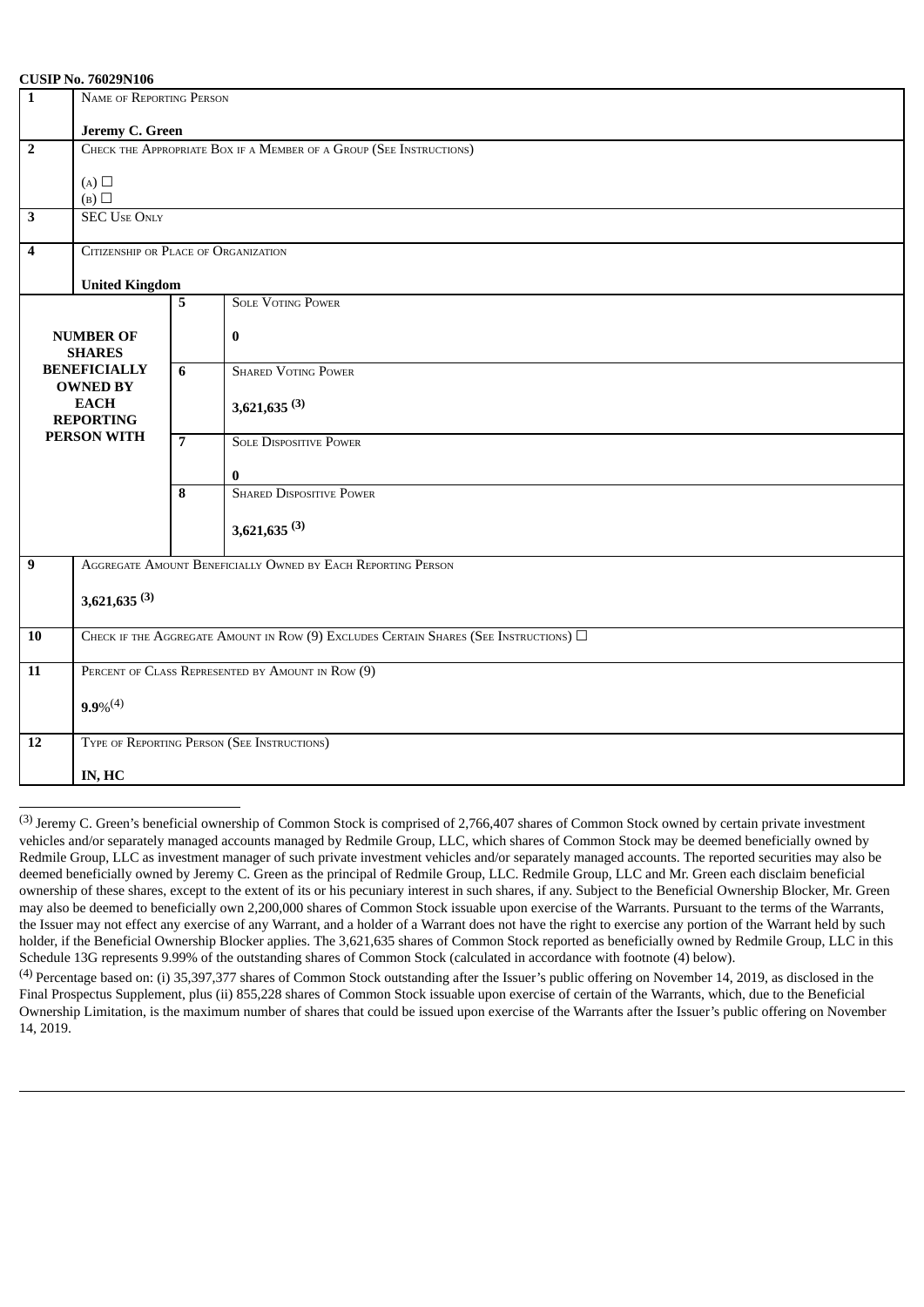**Item 1.**

(a) Name of Issuer

Replimune Group, Inc.

(b) Address of Issuer's Principal Executive Offices

500 Unicorn Park Woburn, MA 01801

#### **Item 2.**

(a) Names of Persons Filing

Redmile Group, LLC Jeremy C. Green

(b) Address of Principal Business office or, if None, Residence

Redmile Group, LLC One Letterman Drive Building D, Suite D3-300 The Presidio of San Francisco San Francisco, California 94129

Jeremy C. Green c/o Redmile Group, LLC One Letterman Drive Building D, Suite D3-300 The Presidio of San Francisco San Francisco, California 94129

### (c) Citizenship

Redmile Group, LLC: Delaware Jeremy C. Green: United Kingdom

(d) Title of Class of Securities

Common Stock, \$0.001 par value

(e) CUSIP Number

76029N106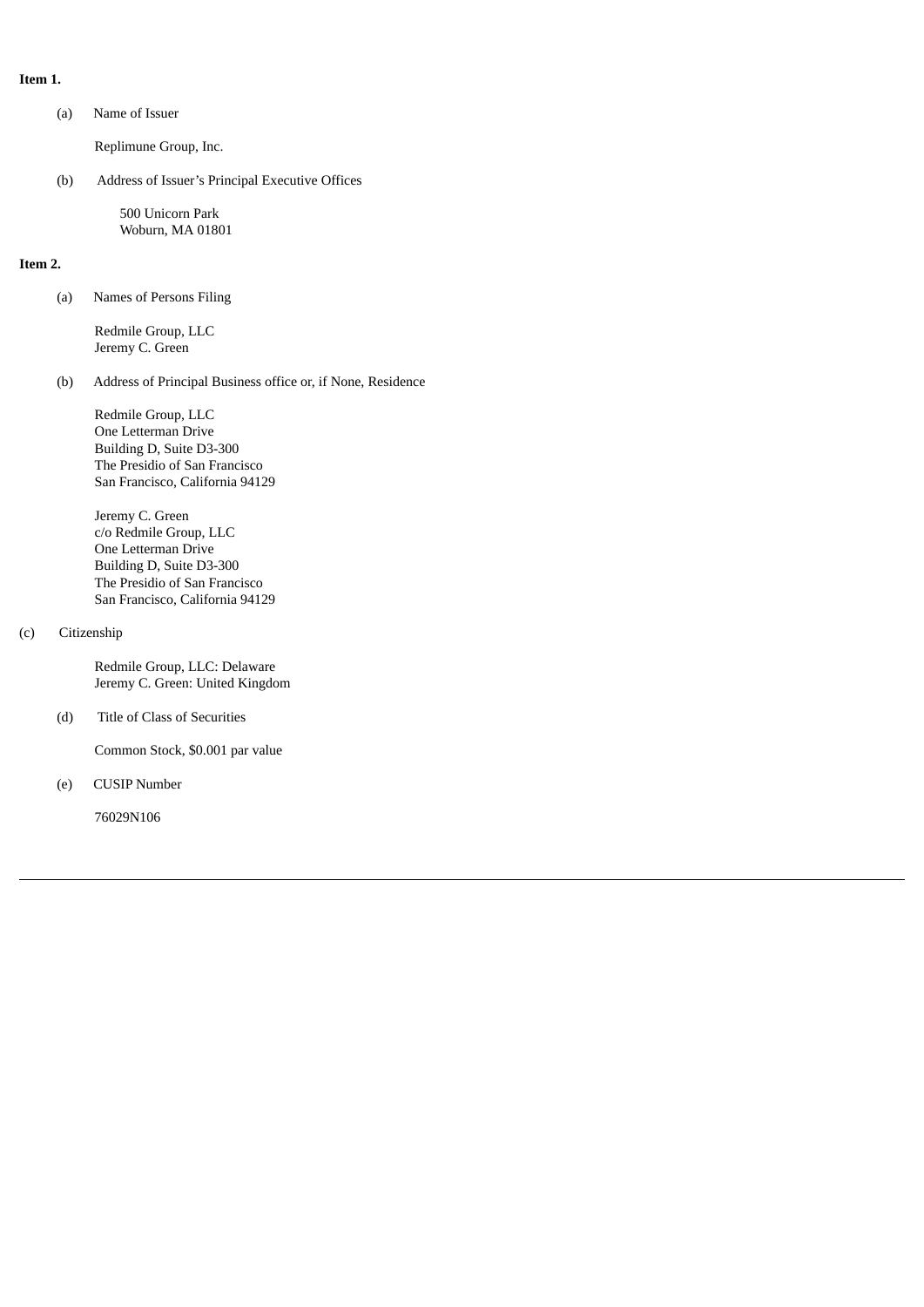- **Item 3.** If this statement is filed pursuant to §§ 240.13d-1(b) or 240.13d-2(b) or (c), check whether the person filing is a:
	- (a)  $\Box$  Broker or dealer registered under section 15 of the Act (15 U.S.C. 780);
	- (b)  $\Box$  Bank as defined in section 3(a)(6) of the Act (15 U.S.C. 78c);
	- (c)  $\Box$  Insurance company as defined in section 3(a)(19) of the Act (15 U.S.C. 78c);
	- (d) ☐ Investment company registered under section 8 of the Investment Company Act of 1940 (15 U.S.C 80a-8);
	- (e)  $\boxtimes$  An investment adviser in accordance with § 240.13d-1(b)(1)(ii)(E);
	- (f)  $\Box$  An employee benefit plan or endowment fund in accordance with § 240.13d-1(b)(1)(ii)(F);
	- (g)  $\Box$  A parent holding company or control person in accordance with § 240.13d-1(b)(1)(ii)(G);
	- (h)  $\Box$  A savings associations as defined in Section 3(b) of the Federal Deposit Insurance Act (12 U.S.C. 1813);
	- (i)  $\Box$  A church plan that is excluded from the definition of an investment company under section 3(c)(14) of the Investment Company Act of 1940 (15 U.S.C. 80a-3);
	- (j)  $\Box$  A non-U.S. institution in accordance with § 240.13d-1(b)(1)(ii)(J);
	- (k)  $\Box$  Group, in accordance with § 240.13d-1(b)(1)(ii)(K). If filing as a non-U.S. institution in accordance with § 240.13d-1(b)(1)(ii)(J), please specify the type of institution:

### **Item 4. Ownership.**

(a) Amount beneficially owned:

Redmile Group, LLC – 3,621,635\* Jeremy C. Green – 3,621,635\*

(b) Percent of class:

Redmile Group, LLC – 9.9%\*\* Jeremy C. Green – 9.9%\*\*

- (c) Number of shares as to which Redmile Group, LLC has:
	- (i) Sole power to vote or to direct the vote:

0

(ii) Shared power to vote or to direct the vote:

3,621,635\*

- (iii) Sole power to dispose or to direct the disposition of:
	- $\theta$
- (iv) Shared power to dispose or to direct the disposition of:

3,621,635\*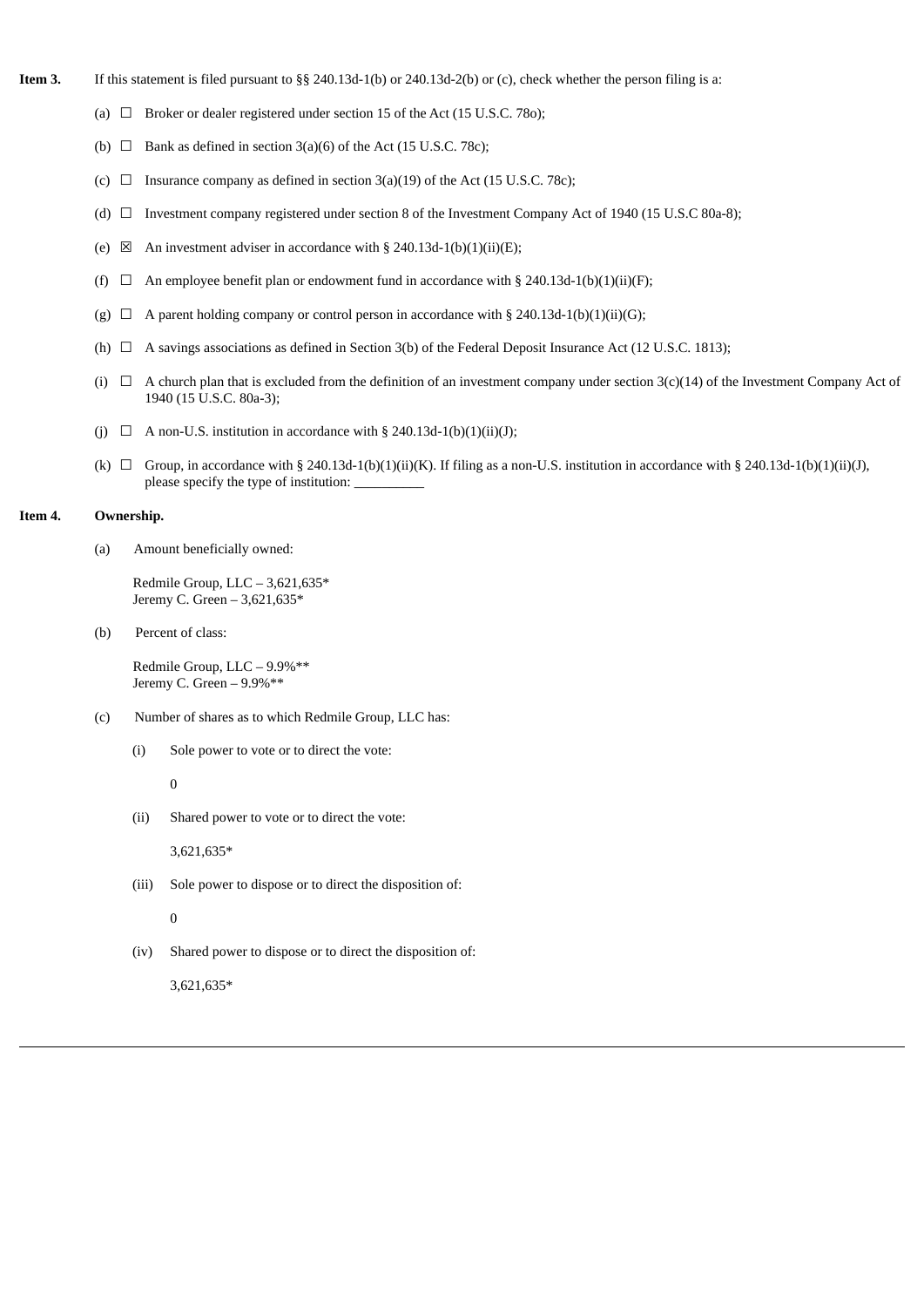Number of shares as to which Jeremy C. Green has:

(i) Sole power to vote or to direct the vote:

 $\Omega$ 

(ii) Shared power to vote or to direct the vote:

3,621,635\*

(iii) Sole power to dispose or to direct the disposition of:

 $\Omega$ 

(iv) Shared power to dispose or to direct the disposition of:

3,621,635\*

- \* Redmile Group, LLC's and Jeremy C. Green's beneficial ownership of the Issuer's Common Stock is comprised of 2,766,407 shares of Common Stock owned by certain private investment vehicles and/or separately managed accounts managed by Redmile Group, LLC, which shares of Common Stock may be deemed beneficially owned by Redmile Group, LLC as investment manager of such private investment vehicles and/or separately managed accounts. The reported securities may also be deemed beneficially owned by Jeremy C. Green as the principal of Redmile Group, LLC. Redmile Group, LLC and Mr. Green each disclaim beneficial ownership of these shares, except to the extent of its or his pecuniary interest in such shares, if any. Subject to the Beneficial Ownership Blocker, Redmile Group, LLC and Mr. Green may also be deemed to beneficially own 2,200,000 shares of Common Stock issuable upon exercise of the Warrants.
- \*\* Percentage based on: (i) 35,397,377 shares of Common Stock outstanding after the Issuer's public offering on November 14, 2019, as disclosed in the Final Prospectus Supplement, plus (ii) 855,228 shares of Common Stock issuable upon exercise of certain of the Warrants, which, due to the Beneficial Ownership Limitation, is the maximum number of shares that could be issued upon exercise of the Warrants after the Issuer's public offering on November 14, 2019.

#### **Item 5. Ownership of Five Percent or Less of a Class.**

If this statement is being filed to report the fact that as of the date hereof the reporting person has ceased to be the beneficial owner of more than 5 percent of the class of securities, check the following  $\Box$ 

#### **Item 6. Ownership of More than Five Percent on Behalf of Another Person.**

 $N/A$ 

Item 7. Identification and Classification of the Subsidiary Which Acquired the Security Being Reported on By the Parent Holding Company or **Control Person.**

See Exhibit A attached hereto.

**Item 8. Identification and Classification of Members of the Group.**

N/A

**Item 9. Notice of Dissolution of Group.**

N/A

## **Item 10. Certifications.**

By signing below I certify that, to the best of my knowledge and belief, the securities referred to above were not acquired and are not held for the purpose of or with the effect of changing or influencing the control of the issuer of the securities and were not acquired and are not held in connection with or as a participant in any transaction having that purpose or effect, other than activities solely in connection with a nomination under § 240.14a-11.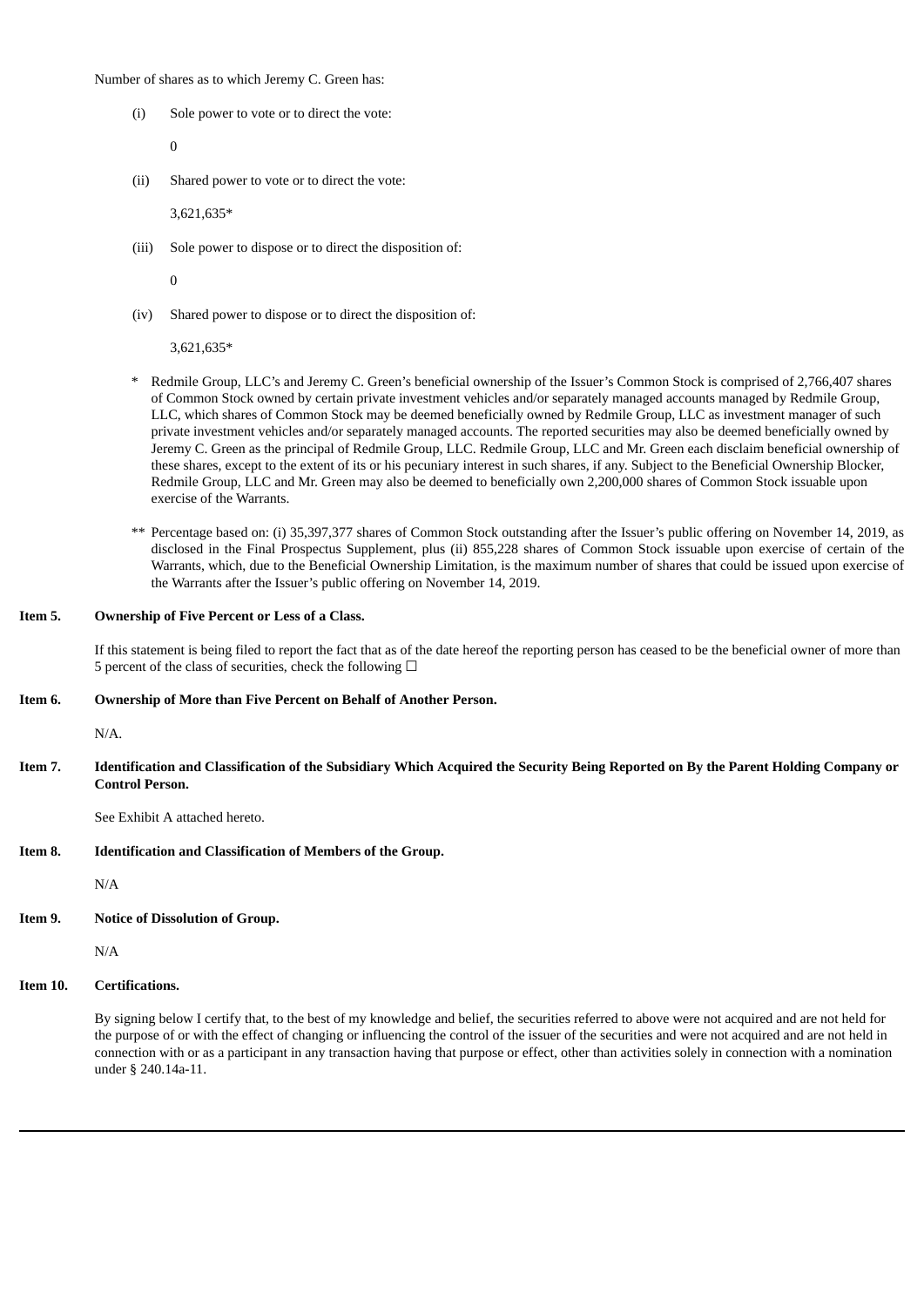# **SIGNATURE**

After reasonable inquiry and to the best of my knowledge and belief, I certify that the information set forth in this statement is true, complete and correct.

Date: February 14, 2020

# **Redmile Group, LLC**

By: /s/ Jeremy C. Green

Name: Jeremy C. Green Title: Managing Member

/s/ Jeremy C. Green

**Jeremy C. Green**